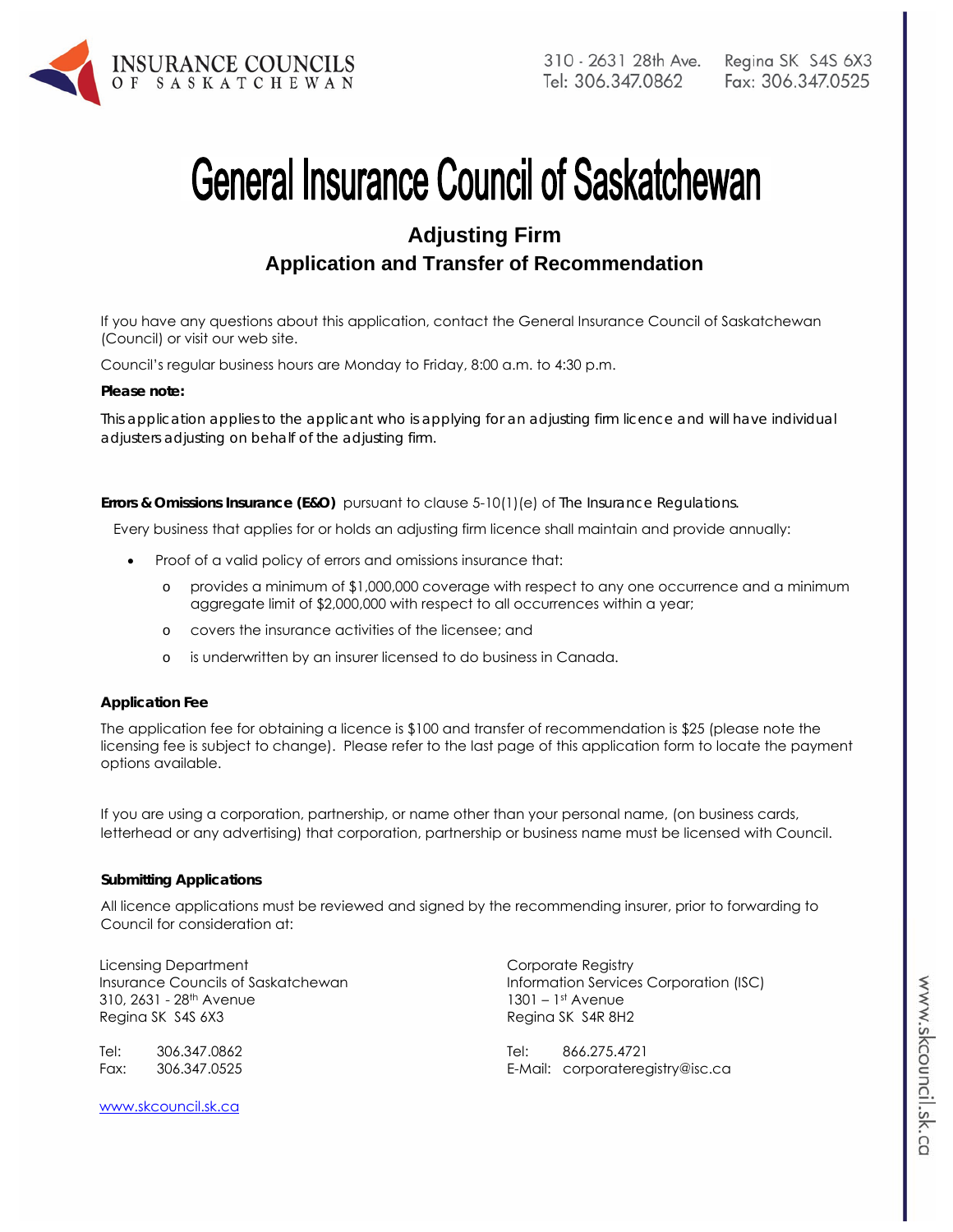

| <b>General Insurance Council</b> |
|----------------------------------|
| of Saskatchewan                  |

| For office use only | Received Date |
|---------------------|---------------|
| Licence Number      |               |
|                     |               |
| Date Issued         |               |
|                     |               |
| Date Processed      |               |
|                     |               |

# Adjusting Firm

□Application - \$100

□Transfer of Recommendation - \$25

## **Part A: Identification Information**

**Provide the legal name** in which the adjusting fim will carry on business and in which the licence is to be issued.

List all business trade names that will be used.

Is the adjusting firm: (Please check the box that applies to the applicant)

- □ a corporation
- $\square$  a partnership
- □ registered under *The Business Names Registration Act*

A copy of the Saskatchewan Certificate of Registration must accompany this application if the applicant for licence is a corporation, partnership or is registered under *The Business Names Registration Act.* 

Give full particulars below of the individual owners, principal shareholders, officers or directors.

| FULL NAME/POSITION HELD WITH FIRM | <b>RESIDENT CITY</b> | DATE OF BIRTH |
|-----------------------------------|----------------------|---------------|
|                                   |                      |               |
|                                   |                      |               |
|                                   |                      |               |
|                                   |                      |               |
|                                   |                      |               |
|                                   |                      |               |
|                                   |                      |               |
|                                   |                      |               |
|                                   |                      |               |
|                                   |                      |               |
|                                   |                      |               |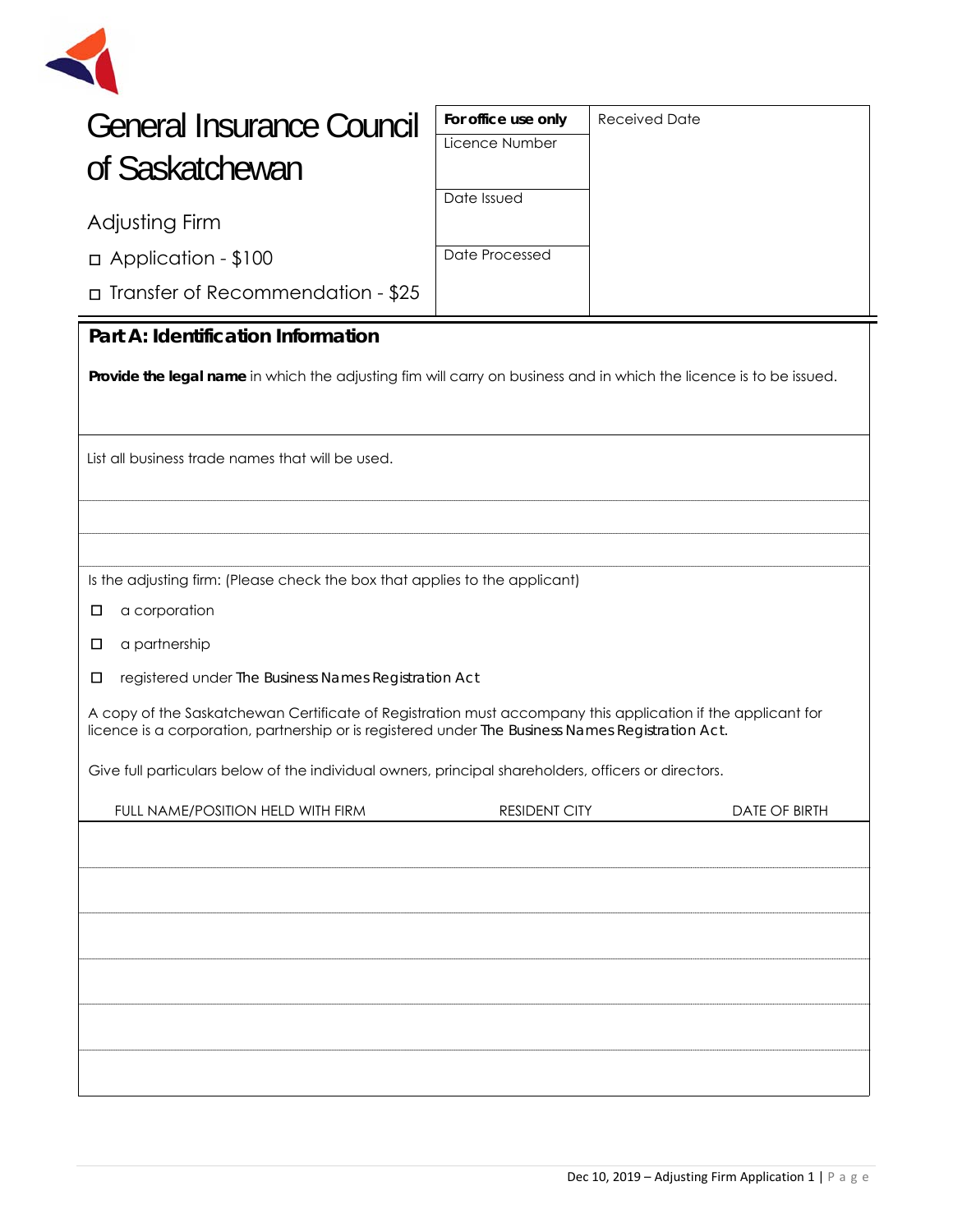

| <b>Head Office Location Address</b>                                                        |                     |                                                                                                                    |  |  |  |
|--------------------------------------------------------------------------------------------|---------------------|--------------------------------------------------------------------------------------------------------------------|--|--|--|
|                                                                                            |                     |                                                                                                                    |  |  |  |
|                                                                                            |                     |                                                                                                                    |  |  |  |
|                                                                                            |                     |                                                                                                                    |  |  |  |
| Number, Street, Suite # and/or Box #                                                       |                     |                                                                                                                    |  |  |  |
|                                                                                            |                     |                                                                                                                    |  |  |  |
|                                                                                            |                     |                                                                                                                    |  |  |  |
|                                                                                            |                     |                                                                                                                    |  |  |  |
| City/Town                                                                                  | Province/State      | Postal/Zip Code                                                                                                    |  |  |  |
|                                                                                            |                     |                                                                                                                    |  |  |  |
|                                                                                            | ext                 |                                                                                                                    |  |  |  |
|                                                                                            |                     |                                                                                                                    |  |  |  |
| <b>Business Telephone</b>                                                                  | <b>Business Fax</b> |                                                                                                                    |  |  |  |
|                                                                                            |                     |                                                                                                                    |  |  |  |
|                                                                                            |                     |                                                                                                                    |  |  |  |
|                                                                                            |                     |                                                                                                                    |  |  |  |
| <b>Business E-mail</b>                                                                     |                     |                                                                                                                    |  |  |  |
|                                                                                            |                     |                                                                                                                    |  |  |  |
|                                                                                            |                     |                                                                                                                    |  |  |  |
| Address mail will be sent to (complete only if different than location address)            |                     |                                                                                                                    |  |  |  |
|                                                                                            |                     |                                                                                                                    |  |  |  |
|                                                                                            |                     |                                                                                                                    |  |  |  |
| Number, Street, Suite # and/or Box #                                                       |                     |                                                                                                                    |  |  |  |
|                                                                                            |                     |                                                                                                                    |  |  |  |
|                                                                                            |                     |                                                                                                                    |  |  |  |
|                                                                                            |                     |                                                                                                                    |  |  |  |
| City/Town                                                                                  | Province/State      | Postal/Zip Code                                                                                                    |  |  |  |
|                                                                                            |                     |                                                                                                                    |  |  |  |
|                                                                                            |                     |                                                                                                                    |  |  |  |
|                                                                                            |                     |                                                                                                                    |  |  |  |
|                                                                                            |                     |                                                                                                                    |  |  |  |
|                                                                                            |                     | Give full particulars below of the individual who will, pursuant to subsection 5-43 of The Insurance Act (Act) and |  |  |  |
| section 5-17 of The Insurance Regulations (regulations), be the Designated Representative. |                     |                                                                                                                    |  |  |  |
|                                                                                            |                     |                                                                                                                    |  |  |  |
|                                                                                            |                     |                                                                                                                    |  |  |  |
|                                                                                            |                     |                                                                                                                    |  |  |  |
| Name of Designated Representative                                                          |                     |                                                                                                                    |  |  |  |
|                                                                                            |                     |                                                                                                                    |  |  |  |
|                                                                                            |                     |                                                                                                                    |  |  |  |
|                                                                                            |                     |                                                                                                                    |  |  |  |
| <b>Business Address</b>                                                                    | Province/State      | Postal/Zip Code                                                                                                    |  |  |  |
|                                                                                            |                     |                                                                                                                    |  |  |  |
|                                                                                            |                     |                                                                                                                    |  |  |  |
|                                                                                            |                     |                                                                                                                    |  |  |  |
| <b>Business E-mail</b>                                                                     |                     | Telephone                                                                                                          |  |  |  |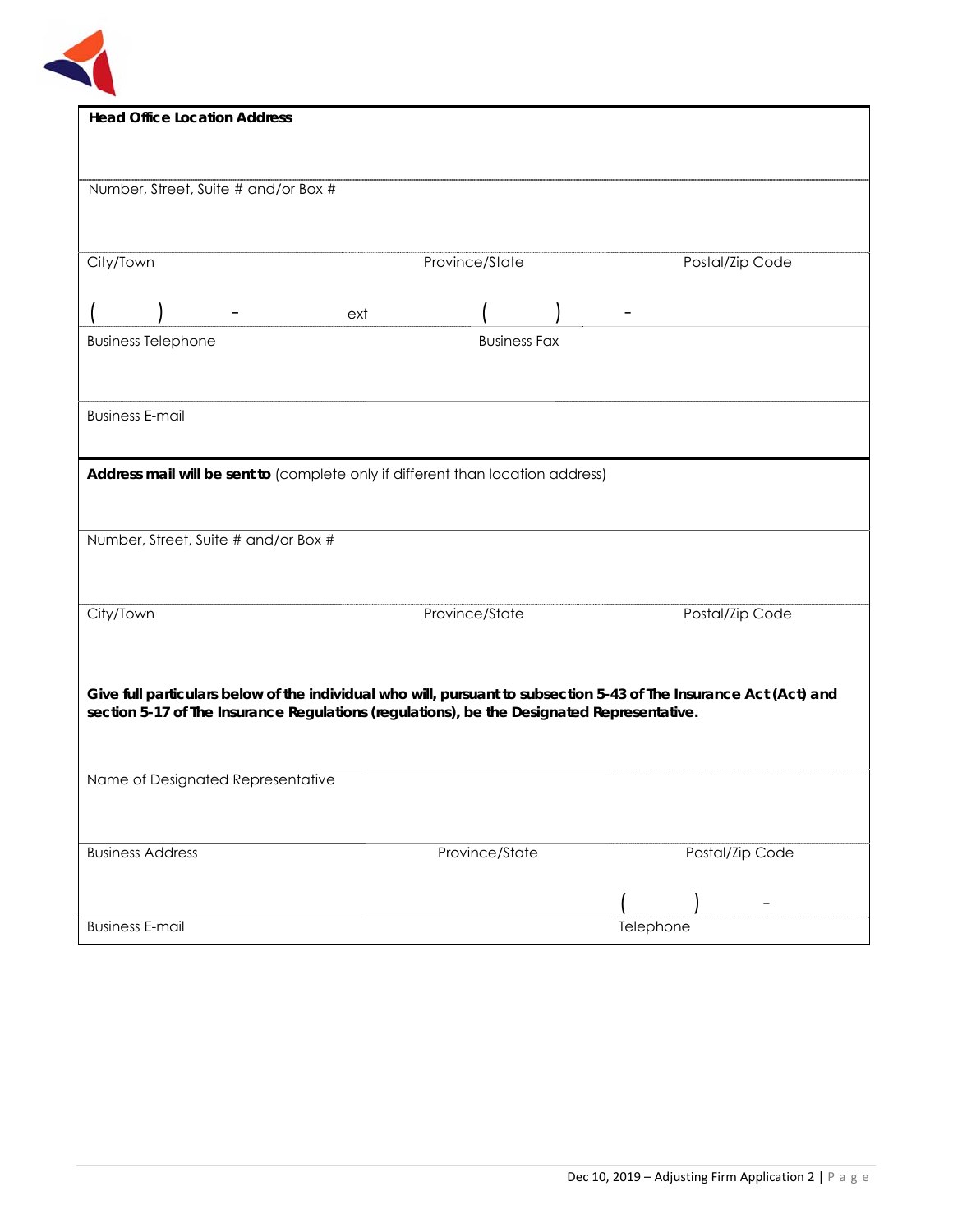

## **Part B: Background**

The following are questions relevant to the Act regarding trustworthiness and suitability to be licensed.

Please read these questions carefully to ensure all responses are accurate. Inaccurate answers may be considered a material misstatement.

**For any questions where disclosure is required, please provide complete details on a separate sheet of paper and attach to the application form.**

| 1. | Has the adjusting firm or any principal shareholder,<br>officer or director, or designated representative of<br>the adjusting firm ever held an insurance or<br>adjusting licence in Saskatchewan, or anywhere in<br>Canada or in the world?<br>$\Box$ Nothing to Disclose<br>Disclosure attached<br>If yes, please provide information about licence year,<br>licence class and jurisdiction.                                                                                                                                                         | 5. | Has the adjusting firm or any principal shareholder,<br>officer or director, or designated representative of<br>the adjusting firm ever been the subject of<br>receivership and/or bankruptcy proceedings<br>including consumer proposals?<br>$\Box$ Nothing to Disclose<br>$\Box$ Disclosure attached<br>If yes, please provide an explanation of the<br>circumstances and a complete copy of the documents<br>involved.                                                                                                                                                                                              |
|----|--------------------------------------------------------------------------------------------------------------------------------------------------------------------------------------------------------------------------------------------------------------------------------------------------------------------------------------------------------------------------------------------------------------------------------------------------------------------------------------------------------------------------------------------------------|----|------------------------------------------------------------------------------------------------------------------------------------------------------------------------------------------------------------------------------------------------------------------------------------------------------------------------------------------------------------------------------------------------------------------------------------------------------------------------------------------------------------------------------------------------------------------------------------------------------------------------|
| 2. | Has the adjusting firm or any principal shareholder,<br>officer or director, or designated representative of<br>the adjusting firm ever had any licence or<br>registration as an insurance agent, adjuster or for<br>selling any other financial products, suspended or<br>revoked for cause, in Canada or anywhere in the<br>world?<br><b>Disclosure attached</b><br><b>Nothing to Disclose</b>                                                                                                                                                       | 6. | Has the adjusting firm or any principal shareholder,<br>officer or director, or designated representative of<br>the adjusting firm ever been the subject of any<br>complaint, investigation, sanction or disciplinary<br>action, including but not limited to a letter of<br>warning, caution, fine, etc., by any financial<br>services regulator, federal regulator (e.g., FINTRAC,<br>CRA, CRTC, Privacy Commissioner, etc.) insurer or<br>any financial services company with which you<br>hold/held a contract, in Canada or anywhere in<br>the world?<br>$\Box$ Disclosure attached<br>$\Box$ Nothing to Disclose |
| 3. | Has the adjusting firm or any principal shareholder,<br>officer or director, or designated representative of<br>the adjusting firm ever been refused an insurance<br>or adjusting licence, or other licence or registration<br>for selling financial products or adjusting claims in<br>Canada or anywhere in the world?<br>$\Box$ Nothing to Disclose<br>$\Box$ Disclosure attached                                                                                                                                                                   | 7. | Has the adjusting firm or any principal shareholder,<br>officer or director, or designated representative of<br>the adjusting firm ever been investigated, charged<br>or convicted of any criminal or quasi-criminal<br>offence, in Canada or anywhere in the world?<br><b>Nothing to Disclose</b><br>Disclosure attached                                                                                                                                                                                                                                                                                              |
| 4. | Does the adjusting firm or any principal shareholder,<br>officer or director, or designated representative of<br>the adjusting firm currently or plan to engage in any<br>business or occupation other than the insurance or<br>adjusting business?<br>$\Box$ Disclosure attached<br>$\Box$ Nothing to Disclose<br>Please provide the name of the business, occupation<br>details, supervisory responsibilities and date of<br>employment.<br>This would include any business that requires a licence or<br>registration or is corporately registered. | 8. | Has the adjusting firm or any principal shareholder,<br>officer or director, or designated representative of<br>the adjusting firm ever been the subject of any<br>type of legal action, including but not limited to<br>class action lawsuits or civil actions respecting the<br>business of insurance including adjusting, or any<br>other financial service in Canada or anywhere in<br>the world?<br>$\Box$ Nothing to Disclose<br><b>Disclosure attached</b>                                                                                                                                                      |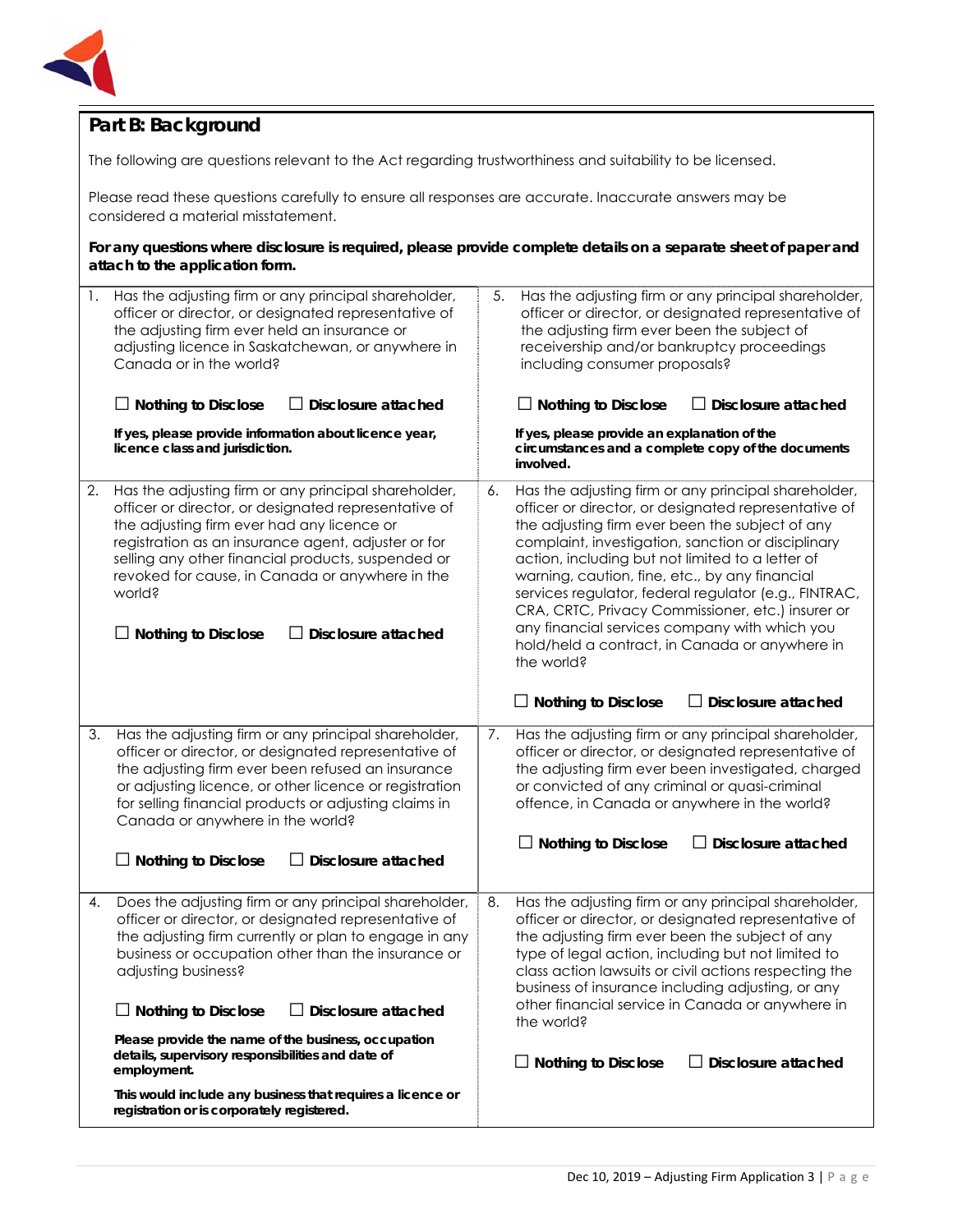

# **Part C: Individuals Representing the Adjusting Firm**

List the individuals that will be representing and adjusting insurance on behalf of the adjusting firm in Saskatchewan.

**Note:** All individuals who fall within the definition of an adjuster as defined by the Act must be licensed. A Designated Representative Application must accompany this form. **Attach a separate sheet of paper, if necessary**.

| Last Name | First Name, Middle Name | City/Province |
|-----------|-------------------------|---------------|
|           |                         |               |
|           |                         |               |
|           |                         |               |
|           |                         |               |
|           |                         |               |
|           |                         |               |
|           |                         |               |
|           |                         |               |
|           |                         |               |
|           |                         |               |
|           |                         |               |
|           |                         |               |
|           |                         |               |
|           |                         |               |
|           |                         |               |
|           |                         |               |

## **Part D: Non-Resident Applicants**

1. Saskatchewan address for service as required by subsection 10-1(3) of the regulations*.*

|                                                                                                                                                                                                                                   |    |                                                                                                                                                                                                 |           | <b>SK</b> |             |
|-----------------------------------------------------------------------------------------------------------------------------------------------------------------------------------------------------------------------------------|----|-------------------------------------------------------------------------------------------------------------------------------------------------------------------------------------------------|-----------|-----------|-------------|
| Street Address (Box #'s will not be accepted)                                                                                                                                                                                     |    |                                                                                                                                                                                                 | City/Town | Province  | Postal Code |
| 2.<br>A non-resident applicant whose home jurisdiction has a web based licensee search is not required to<br>a)<br>provide a Certificate of Authority/Non-Resident Endorsement. Council will verify the licence status<br>online. |    |                                                                                                                                                                                                 |           |           |             |
|                                                                                                                                                                                                                                   | b) | A non-resident applicant whose home jurisdiction does not have a web based license search, is<br>required to provide a Certificate of Authority/Non-Resident Endoresment with this application. |           |           |             |
|                                                                                                                                                                                                                                   |    | Part E: Errors & Omissions Insurance (E&O)                                                                                                                                                      |           |           |             |
| $\Box$ Yes                                                                                                                                                                                                                        |    | I have attached a copy of the E&O Certificate in the name of the adjusting firm pursuant to<br>Nο<br>clause $5-10(1)(e)$ of the regulations.                                                    |           |           |             |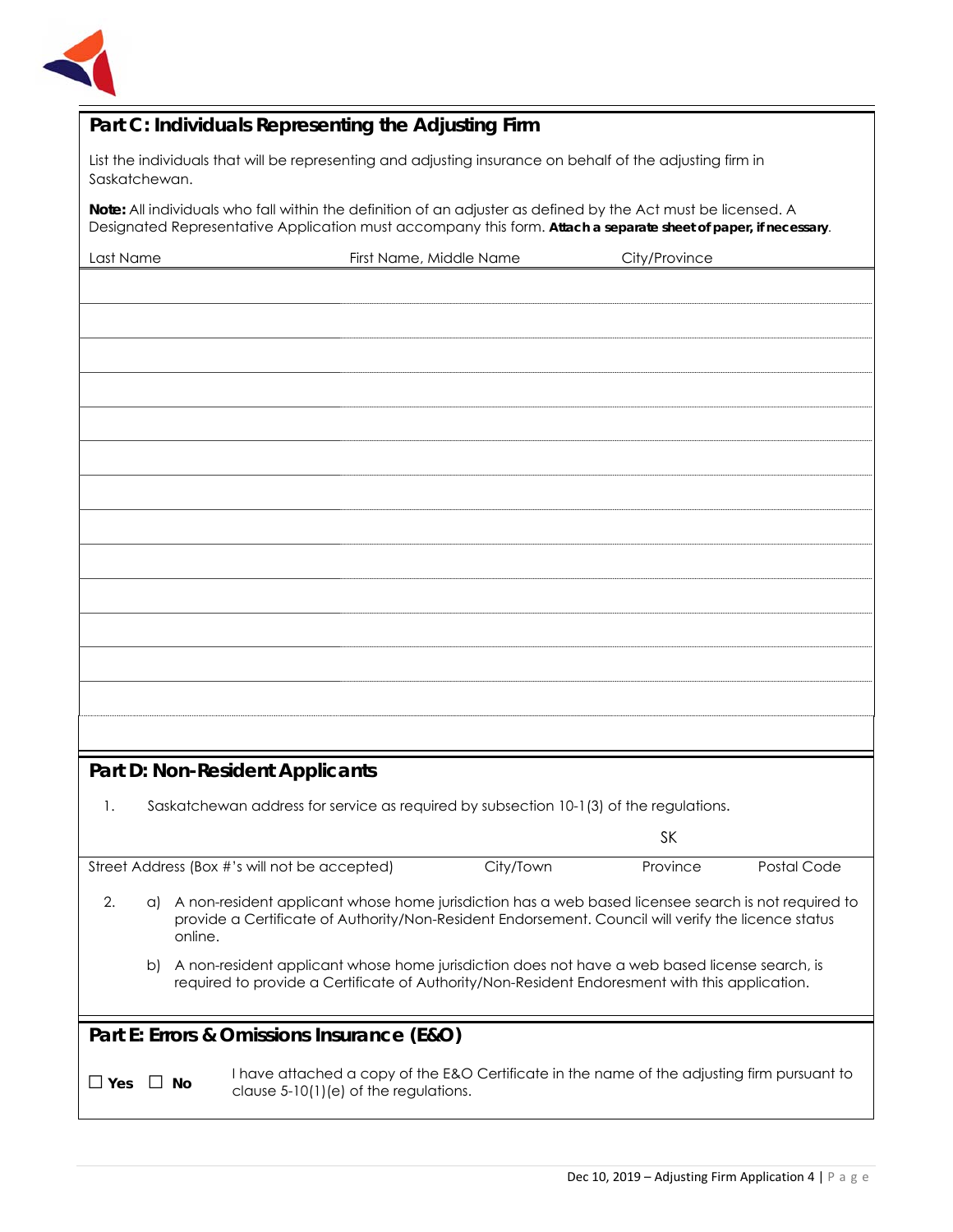

## **Part F: Consent to the Collection, Use and Disclosure of Information**

By applying for an adjusting firm licence, I, the applicant, understand personal information about any principal shareholder, officer or director, or designated representative will need to be collected from me and from other sources such as the recommender of the licence, financial service regulators, law enforcement agencies, credit bureaus, insurance companies or other organizations in the financial services sector. I, therefore, consent to the collection and use of this personal information for the purpose of determining suitability for licensing.

I, the applicant, further understand and consent to the disclosure of personal information to the recommender of the licence, financial service regulators, law enforcement agencies, credit bureaus, insurance companies or other organizations in the financial services sector, for the purpose of determining suitability for licensing.

| Signature of Designated Representative OR<br>Authorized Official of Designated Representative | Date Signed |
|-----------------------------------------------------------------------------------------------|-------------|

**X**

Print name of Designated Representative OR Authorized Official of Designated Representative

## **Part G: Declaration**

The making of a false statement on this application constitutes a material misstatement and may result in the refusal of this application and the subsequent suspension or cancellation of any licence issued. This application is required to be signed by the Designated Representative or Authorized Official of the Designated Representative named herein.

I, \_\_\_\_\_\_\_\_\_\_\_\_\_\_\_\_\_\_\_\_\_\_\_\_\_\_\_\_\_\_\_\_\_\_\_\_\_\_\_, solemnly declare that all statements and answers in the foregoing application including attachments are true and correct, and I make this solemn declaration conscientiously believing it to be true, and knowing that it is of the same force and effect as if made under oath.

**X X**

Signature of Designated Representative OR Authorized Official of Designated Representative

Date Signed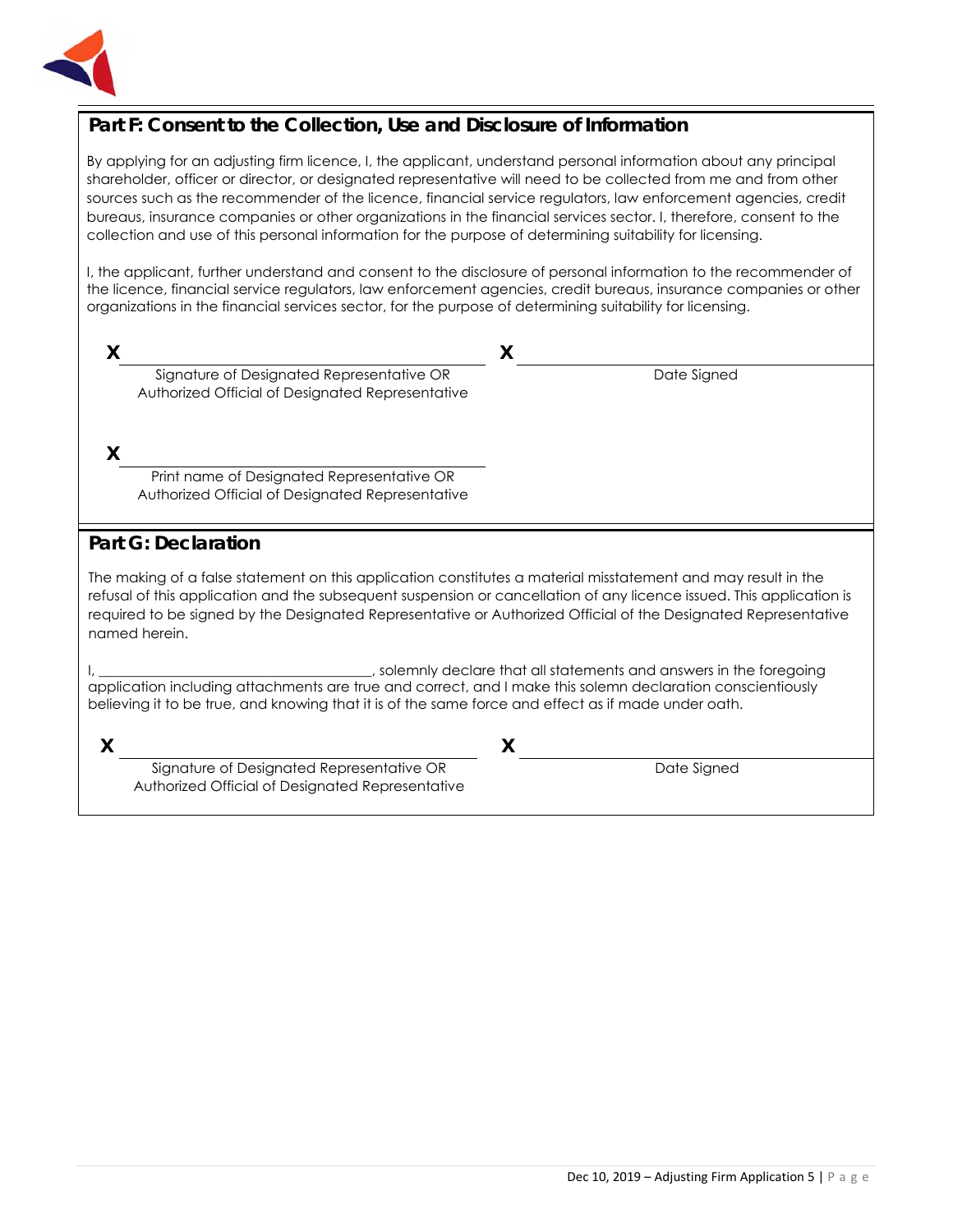

## **Part H: Recommender Declaration**

To be completed by the licensed insurer that is recommending the adjusting firm.

| <b>Applicants Name</b> |
|------------------------|
| <b>Please Print</b>    |

is hereby recommended to act as an adjusting firm of the undersigned recommender.

The recommender certifies that the qualifications and business record of the applicant have been investigated and that the applicant is suitable to receive a licence.

To the best of our knowledge, information and belief, all statements and answers contained in the foregoing application are true and correct, and that the Designated Representative or Authorized Official of the Designated Representative have completed this application.

**IT IS UNDERSTOOD THAT IF THE APPLICANT NAMED HEREIN IS TERMINATED BY US, WRITTEN NOTICE, INCLUDING THE REASONS FOR TERMINATION, WILL BE GIVEN TO THE GENERAL INSURANCE COUNCIL OF SASKATCHEWAN, IMMEDIATELY.** 

| Print Legal Name of Recommender    |     |  |           |                |
|------------------------------------|-----|--|-----------|----------------|
|                                    |     |  |           |                |
|                                    |     |  |           |                |
|                                    |     |  |           |                |
| <b>Authorized Officer/Delegate</b> |     |  | Signature | Date Signed    |
| Print Name                         |     |  |           |                |
|                                    |     |  |           |                |
|                                    |     |  | -         |                |
|                                    |     |  |           | E-mail Address |
| Telephone                          | Fax |  |           |                |

**THE ABOVE APPLICANT WILL NOT ACT AS AN ADJUSTING FIRM UNTIL THE LICENCE IS ISSUED**

**NOTE: A Designated Representative Application must accompany this application form. The same insurer must recommend the adjusting firm and designated representative of the adjusting firm.**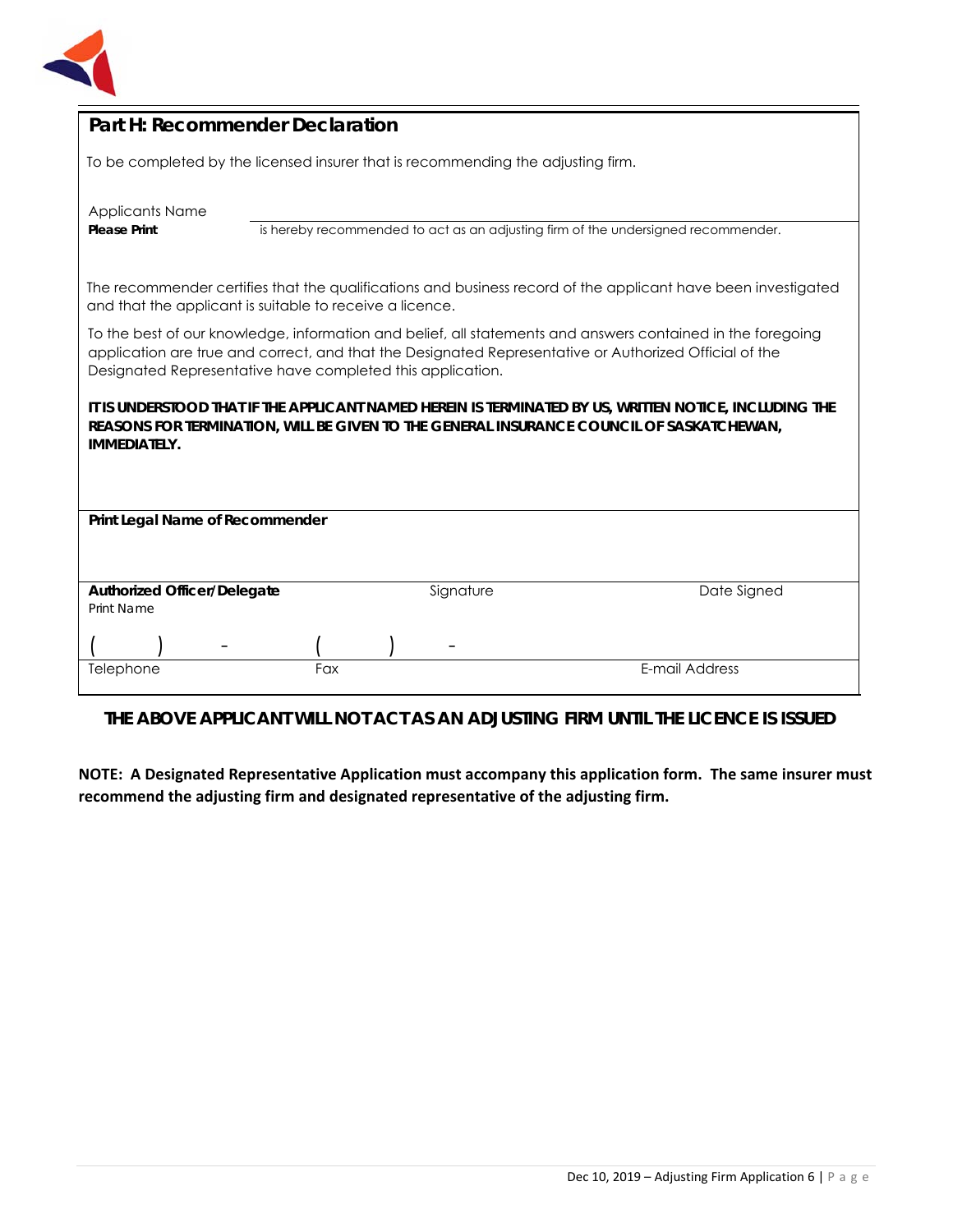



#### **Attachments to the application form**

Part A – a copy of the Saskatchewan Certificate of Registration for the corporation, partnership, business name or trade name

Part B, C and E – copies of all necessary documentation

Payment of licence fee

| Payment information (Please choose a payment option below) |  |                                                |                                                                                                                                             |  |  |
|------------------------------------------------------------|--|------------------------------------------------|---------------------------------------------------------------------------------------------------------------------------------------------|--|--|
|                                                            |  | Cheque or money order enclosed for full amount | Make cheque or money order payable to the:<br>Insurance Councils of Saskatchewan.<br>An NSF charge of \$25 will apply for returned cheques. |  |  |
|                                                            |  | Charge credit card for the full amount         |                                                                                                                                             |  |  |
|                                                            |  | <b>VISA</b><br>MasterCard                      | <b>Card Number</b>                                                                                                                          |  |  |
|                                                            |  |                                                | Expiry Date (MM/YY)                                                                                                                         |  |  |
|                                                            |  |                                                | Signature                                                                                                                                   |  |  |
|                                                            |  |                                                | Print name of applicant                                                                                                                     |  |  |

Licensing Department Insurance Councils of Saskatchewan 310, 2631 - 28th Avenue Regina SK S4S 6X3

Tel: 306.347.0862 Fax: 306.347.0525

www.skcouncil.sk.ca